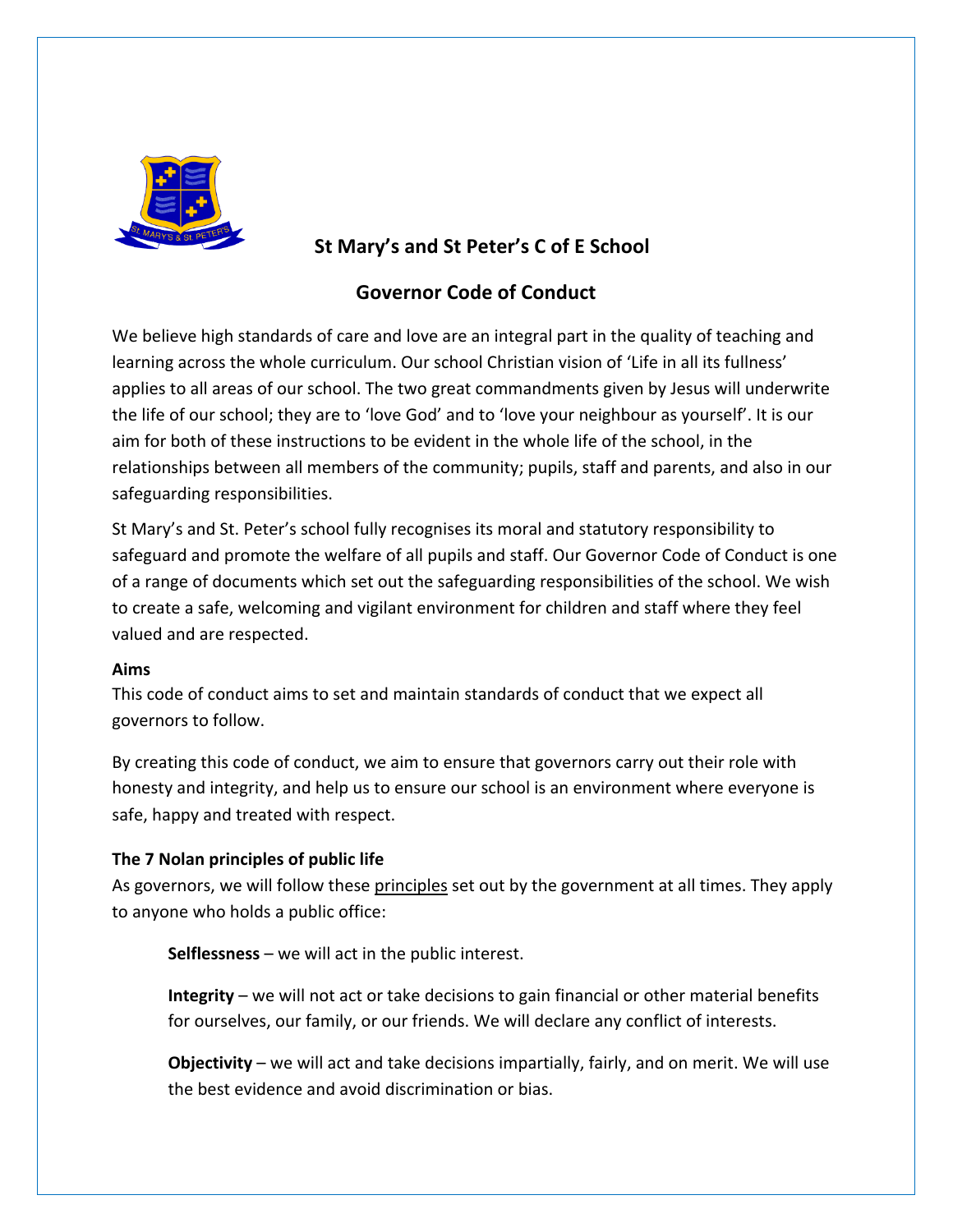**Accountability** – we understand that we are accountable to the public for our decisions and actions. To make sure of this, we will be scrutinised where necessary.

**Openness** – we will act and take decisions openly and transparently. We will not withhold information from the public unless there are clear and lawful reasons for doing so.

**Honesty** – we will be truthful.

# **As governors, we will focus on our strategic functions**

- ensuring there is clarity of vision, ethos and strategic direction
- holding executive leaders to account for the educational performance of the organisation and its pupils and the performance management of staff
- overseeing the financial performance of the organisation and making sure its money is well spent
- ensuring the voices of stakeholders are heard

#### **As individuals on the board we agree to**

#### **Fulfil our role & responsibilities**

- We accept that our role is strategic and so will focus on our core functions rather than involve ourselves in day to day management.
- We will develop, share and live the ethos and values of our school.
- We agree to adhere to school policies and procedures as set out by the relevant governing documents and law.
- We will work collectively for the benefit of the school.
- We will be candid but constructive and respectful when holding senior leaders to account.
- We will consider how our decisions may affect the school and local community.
- We will stand by the decisions that we make as a collective.
- Where decisions and actions conflict with the Seven Principles of Public Life or may place pupils at risk, we will speak up and bring this to the attention of the relevant authorities.
- We will only speak or act on behalf of the board if we have the authority to do so.
- We will fulfil our responsibilities as a good employer, acting fairly and without prejudice.
- When making or responding to complaints we will follow the established procedures.
- We will strive to uphold the school's reputation in our private communications (including on social media).

# **Demonstrate our commitment to the role**

• We will involve ourselves actively in the work of the board, and accept our fair share of responsibilities, serving on committees or working groups where required.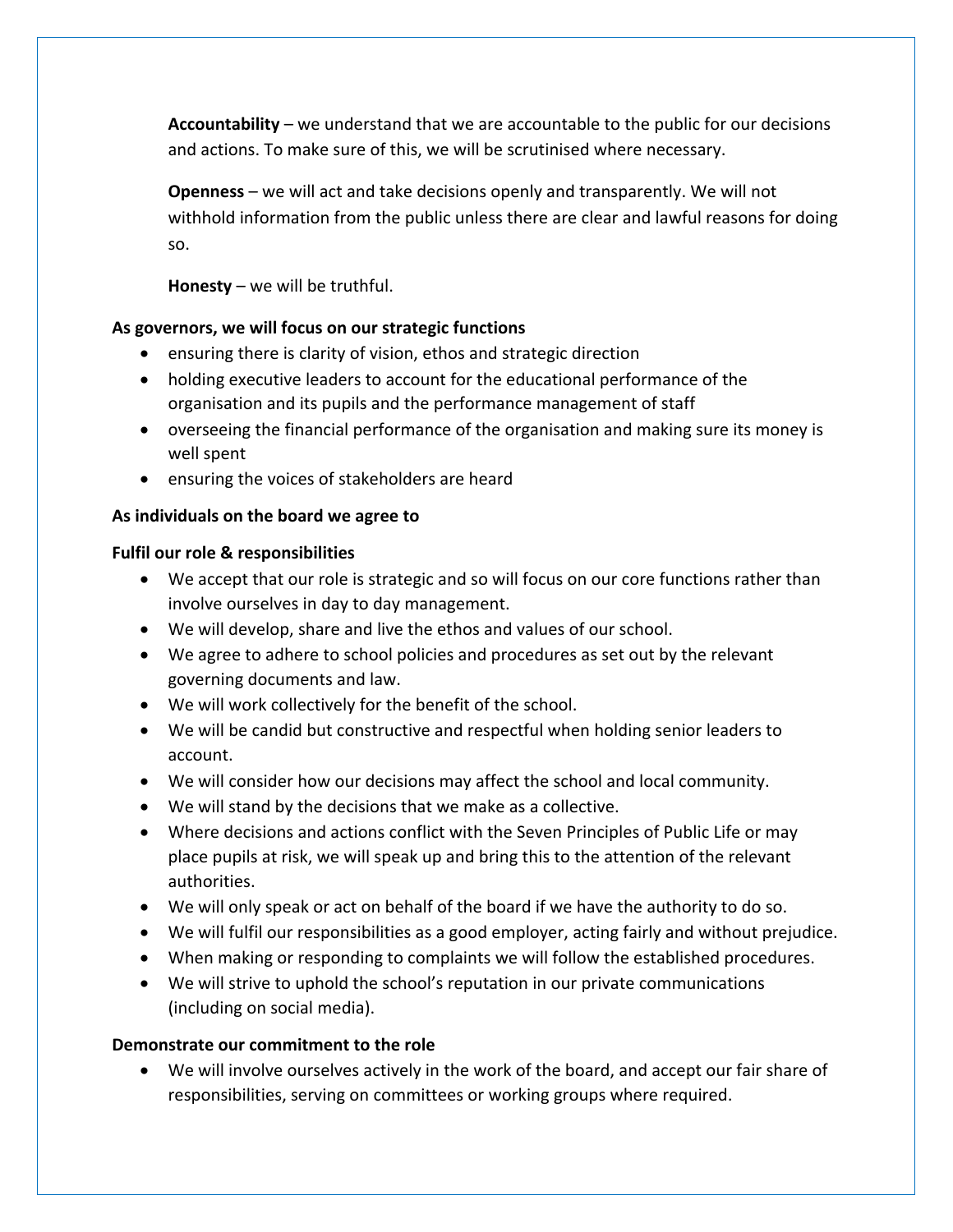- We will make every effort to attend all meetings and where we cannot attend explain in advance why we are unable to.
- We will arrive at meetings prepared, having read all papers in advance, and ready to make a positive contribution and observe protocol.
- We will get to know the school well and respond to opportunities to involve ourselves in school activities.
- We will visit the school and when doing so will make arrangements with relevant staff in advance and observe school and board protocol.
- When visiting the school in a personal capacity (i.e. as a parent or carer), we will continue to honour the commitments made in this code.
- We will participate in induction training and take responsibility for developing our individual and collective skills and knowledge on an ongoing basis.

#### **Build and maintain relationships**

- We will develop effective working relationships with school leaders, staff, parents and other relevant stakeholders from our local community/ communities.
- We will express views openly, courteously and respectfully in all our communications with board members and staff both inside and outside of meetings.
- We will support the chair in their role of leading the board and ensuring appropriate conduct.

### **Respect confidentiality**

- We will observe complete confidentiality both inside and outside of school when matters are deemed confidential or where they concern individual staff, pupils or families.
- We will not reveal the details of any governing board vote.
- We will ensure all confidential papers are held and disposed of appropriately.
- We will maintain confidentiality even after we leave office.

# **Declare conflicts of interest and be transparent**

- We will declare any business, personal or other interest that we have in connection with the board's business and these will be recorded in the Register of Business Interests.
- We will also declare any conflict of loyalty at the start of any meeting should the need arise.
- If a conflicted matter arises in a meeting, we will offer to leave the meeting for the duration of the discussion and any subsequent vote.
- We accept that the Register of Business Interests will be published on the school's website.
- We will act in the best interests of the school as a whole and not as a representative of any group.